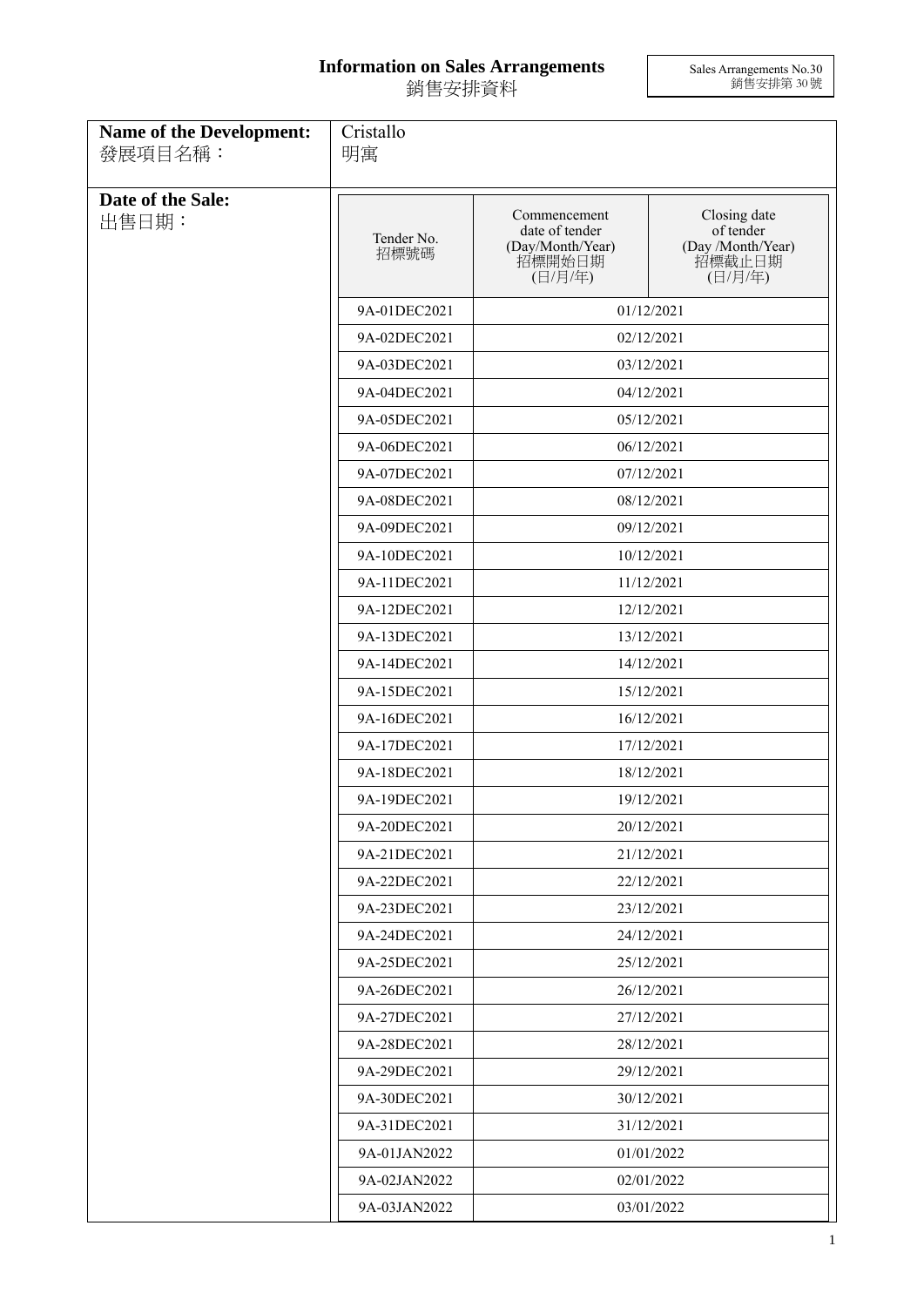| 9A-04JAN2022 | 04/01/2022 |
|--------------|------------|
| 9A-05JAN2022 | 05/01/2022 |
| 9A-06JAN2022 | 06/01/2022 |
| 9A-07JAN2022 | 07/01/2022 |
| 9A-08JAN2022 | 08/01/2022 |
| 9A-09JAN2022 | 09/01/2022 |
| 9A-10JAN2022 | 10/01/2022 |
| 9A-11JAN2022 | 11/01/2022 |
| 9A-12JAN2022 | 12/01/2022 |
| 9A-13JAN2022 | 13/01/2022 |
| 9A-14JAN2022 | 14/01/2022 |
| 9A-15JAN2022 | 15/01/2022 |
| 9A-16JAN2022 | 16/01/2022 |
| 9A-17JAN2022 | 17/01/2022 |
| 9A-18JAN2022 | 18/01/2022 |
| 9A-19JAN2022 | 19/01/2022 |
| 9A-20JAN2022 | 20/01/2022 |
| 9A-21JAN2022 | 21/01/2022 |
| 9A-22JAN2022 | 22/01/2022 |
| 9A-23JAN2022 | 23/01/2022 |
| 9A-24JAN2022 | 24/01/2022 |
| 9A-25JAN2022 | 25/01/2022 |
| 9A-26JAN2022 | 26/01/2022 |
| 9A-27JAN2022 | 27/01/2022 |
| 9A-28JAN2022 | 28/01/2022 |
| 9A-29JAN2022 | 29/01/2022 |
| 9A-30JAN2022 | 30/01/2022 |
| 9A-31JAN2022 | 31/01/2022 |
| 9A-01FEB2022 | 01/02/2022 |
| 9A-02FEB2022 | 02/02/2022 |
| 9A-03FEB2022 | 03/02/2022 |
| 9A-04FEB2022 | 04/02/2022 |
| 9A-05FEB2022 | 05/02/2022 |
| 9A-06FEB2022 | 06/02/2022 |
| 9A-07FEB2022 | 07/02/2022 |
| 9A-08FEB2022 | 08/02/2022 |
| 9A-09FEB2022 | 09/02/2022 |
| 9A-10FEB2022 | 10/02/2022 |
| 9A-11FEB2022 | 11/02/2022 |
| 9A-12FEB2022 | 12/02/2022 |
| 9A-13FEB2022 | 13/02/2022 |
| 9A-14FEB2022 | 14/02/2022 |
| 9A-15FEB2022 | 15/02/2022 |
|              |            |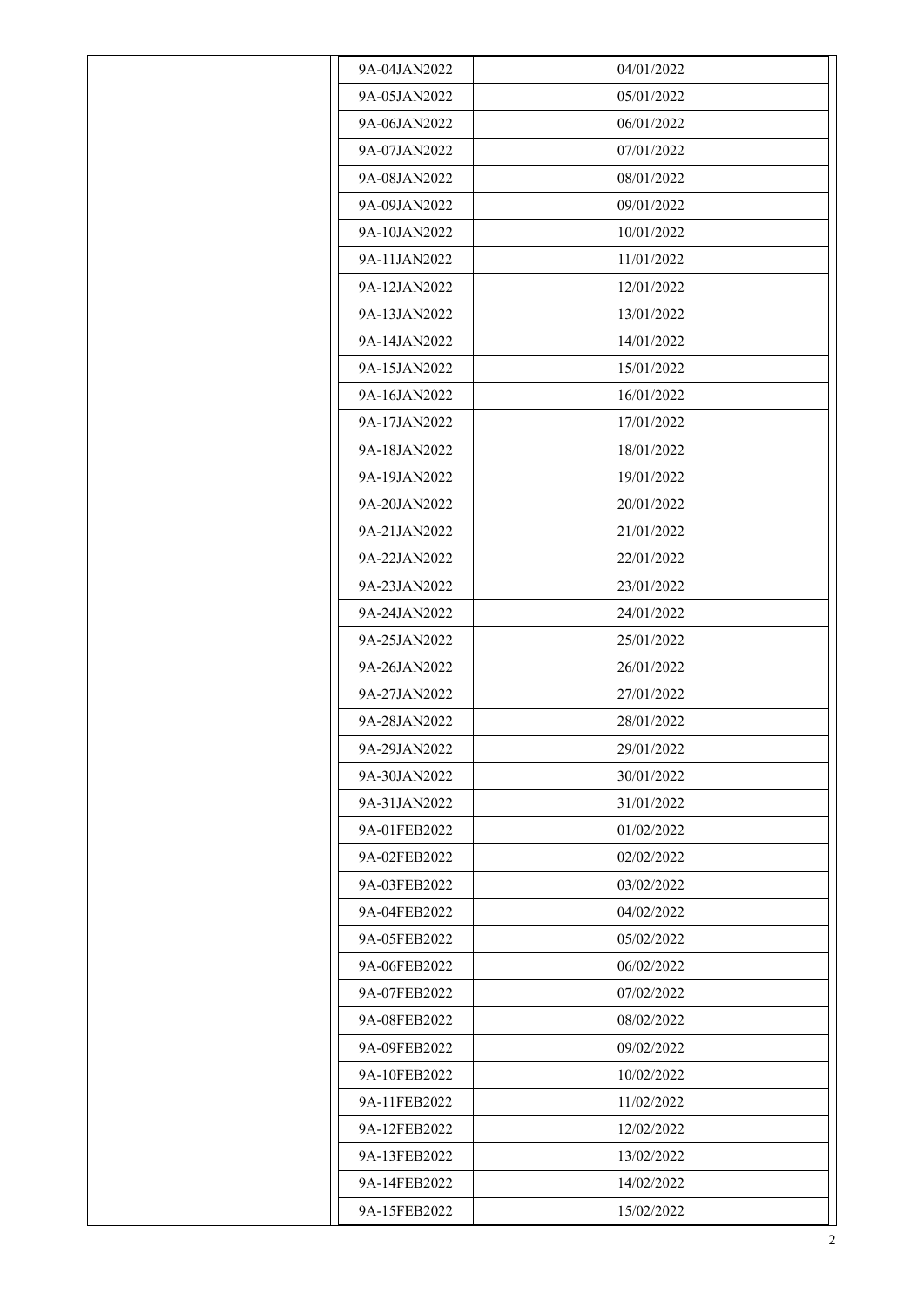|                   | 9A-16FEB2022 | 16/02/2022                     |                           |
|-------------------|--------------|--------------------------------|---------------------------|
|                   | 9A-17FEB2022 |                                | 17/02/2022                |
|                   | 9A-18FEB2022 | 18/02/2022                     |                           |
|                   | 9A-19FEB2022 | 19/02/2022                     |                           |
|                   | 9A-20FEB2022 |                                | 20/02/2022                |
|                   | 9A-21FEB2022 |                                | 21/02/2022                |
|                   | 9A-22FEB2022 |                                | 22/02/2022                |
|                   | 9A-23FEB2022 |                                | 23/02/2022                |
|                   | 9A-24FEB2022 | 24/02/2022                     |                           |
|                   | 9A-25FEB2022 | 25/02/2022                     |                           |
|                   | 9A-26FEB2022 | 26/02/2022                     |                           |
|                   | 9A-27FEB2022 | 27/02/2022                     |                           |
|                   | 9A-28FEB2022 |                                | 28/02/2022                |
|                   |              |                                |                           |
|                   |              |                                |                           |
|                   |              |                                |                           |
| Time of the Sale: |              |                                |                           |
| 出售時間:             | Tender No.   | Commencement<br>time of tender | Closing time<br>of tender |
|                   | 招標號碼         | 招標開始時間                         | 招標截止時間                    |
|                   | 9A-01DEC2021 | 4:00 p.m. 下午4時                 | 5:00 p.m. 下午5時            |
|                   | 9A-02DEC2021 | 4:00 p.m. 下午4時                 | 5:00 p.m. 下午5時            |
|                   | 9A-03DEC2021 | 4:00 p.m. 下午4時                 | 5:00 p.m. 下午5時            |
|                   | 9A-04DEC2021 | 4:00 p.m. 下午4時                 | 5:00 p.m. 下午5時            |
|                   | 9A-05DEC2021 | 4:00 p.m. 下午4時                 | 5:00 p.m. 下午5時            |
|                   | 9A-06DEC2021 | 4:00 p.m. 下午4時                 | 5:00 p.m. 下午5時            |
|                   | 9A-07DEC2021 | 4:00 p.m. 下午4時                 | 5:00 p.m. 下午5時            |
|                   | 9A-08DEC2021 | 4:00 p.m. 下午4時                 | 5:00 p.m. 下午5時            |
|                   | 9A-09DEC2021 | 4:00 p.m. 下午4時                 | 5:00 p.m. 下午5時            |
|                   | 9A-10DEC2021 | 4:00 p.m. 下午4時                 | 5:00 p.m. 下午5時            |
|                   | 9A-11DEC2021 | 4:00 p.m. 下午4時                 | 5:00 p.m. 下午5時            |
|                   | 9A-12DEC2021 | 4:00 p.m. 下午4時                 | 5:00 p.m. 下午5時            |
|                   | 9A-13DEC2021 | 4:00 p.m. 下午4時                 | 5:00 p.m. 下午5時            |
|                   | 9A-14DEC2021 | 4:00 p.m. 下午4時                 | 5:00 p.m. 下午5時            |
|                   | 9A-15DEC2021 | 4:00 p.m. 下午4時                 | 5:00 p.m. 下午5時            |
|                   | 9A-16DEC2021 | 4:00 p.m. 下午4時                 | 5:00 p.m. 下午5時            |
|                   | 9A-17DEC2021 | 4:00 p.m. 下午4時                 | 5:00 p.m. 下午5時            |
|                   | 9A-18DEC2021 | 4:00 p.m. 下午4時                 | 5:00 p.m. 下午5時            |
|                   | 9A-19DEC2021 | 4:00 p.m. 下午4時                 | 5:00 p.m. 下午5時            |
|                   | 9A-20DEC2021 | 4:00 p.m. 下午4時                 | 5:00 p.m. 下午5時            |
|                   | 9A-21DEC2021 | 4:00 p.m. 下午4時                 | 5:00 p.m. 下午5時            |
|                   | 9A-22DEC2021 | 4:00 p.m. 下午4時                 | 5:00 p.m. 下午5時            |
|                   | 9A-23DEC2021 | 4:00 p.m. 下午4時                 | 5:00 p.m. 下午5時            |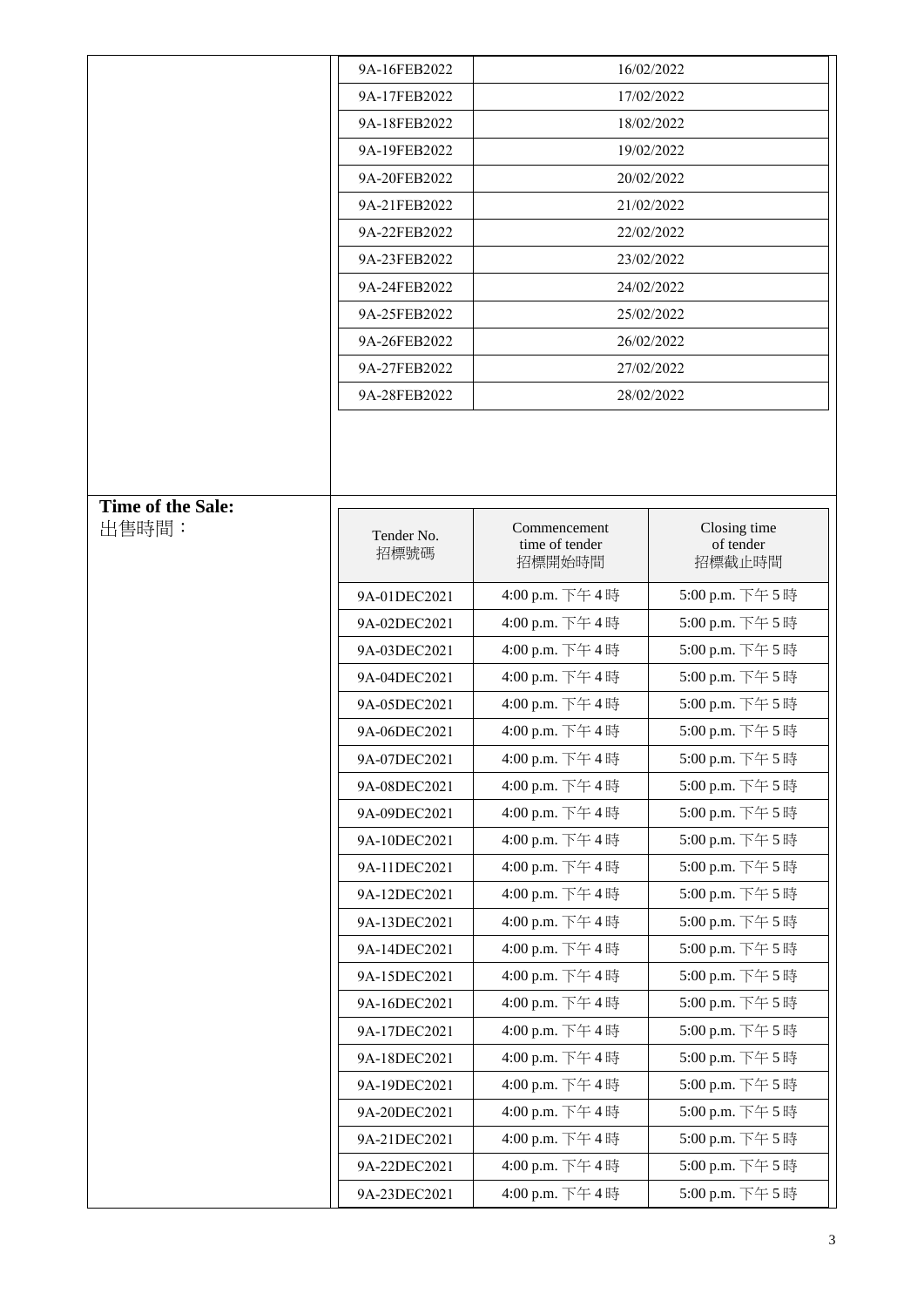| 9A-24DEC2021 | 4:00 p.m. 下午4時 | 5:00 p.m. 下午5時   |
|--------------|----------------|------------------|
| 9A-25DEC2021 | 4:00 p.m. 下午4時 | 5:00 p.m. 下午5時   |
| 9A-26DEC2021 | 4:00 p.m. 下午4時 | 5:00 p.m. 下午5時   |
| 9A-27DEC2021 | 4:00 p.m. 下午4時 | 5:00 p.m. 下午5時   |
|              | 4:00 p.m. 下午4時 | 5:00 p.m. 下午5時   |
| 9A-28DEC2021 |                |                  |
| 9A-29DEC2021 | 4:00 p.m. 下午4時 | 5:00 p.m. 下午5時   |
| 9A-30DEC2021 | 4:00 p.m. 下午4時 | 5:00 p.m. 下午5時   |
| 9A-31DEC2021 | 4:00 p.m. 下午4時 | 5:00 p.m. 下午5時   |
| 9A-01JAN2022 | 4:00 p.m. 下午4時 | 5:00 p.m. 下午5時   |
| 9A-02JAN2022 | 4:00 p.m. 下午4時 | 5:00 p.m. 下午5時   |
| 9A-03JAN2022 | 4:00 p.m. 下午4時 | 5:00 p.m. 下午5時   |
| 9A-04JAN2022 | 4:00 p.m. 下午4時 | 5:00 p.m. 下午5時   |
| 9A-05JAN2022 | 4:00 p.m. 下午4時 | 5:00 p.m. 下午5時   |
| 9A-06JAN2022 | 4:00 p.m. 下午4時 | 5:00 p.m. 下午5時   |
| 9A-07JAN2022 | 4:00 p.m. 下午4時 | 5:00 p.m. 下午5時   |
| 9A-08JAN2022 | 4:00 p.m. 下午4時 | 5:00 p.m. 下午5時   |
| 9A-09JAN2022 | 4:00 p.m. 下午4時 | 5:00 p.m. 下午5時   |
| 9A-10JAN2022 | 4:00 p.m. 下午4時 | 5:00 p.m. 下午5時   |
| 9A-11JAN2022 | 4:00 p.m. 下午4時 | 5:00 p.m. 下午5時   |
| 9A-12JAN2022 | 4:00 p.m. 下午4時 | 5:00 p.m. 下午5時   |
| 9A-13JAN2022 | 4:00 p.m. 下午4時 | 5:00 p.m. 下午5時   |
| 9A-14JAN2022 | 4:00 p.m. 下午4時 | 5:00 p.m. 下午5時   |
| 9A-15JAN2022 | 4:00 p.m. 下午4時 | 5:00 p.m. 下午5時   |
| 9A-16JAN2022 | 4:00 p.m. 下午4時 | 5:00 p.m. 下午5時   |
| 9A-17JAN2022 | 4:00 p.m. 下午4時 | 5:00 p.m. 下午5時   |
| 9A-18JAN2022 | 4:00 p.m. 下午4時 | 5:00 p.m. 下午 5 時 |
| 9A-19JAN2022 | 4:00 p.m. 下午4時 | 5:00 p.m. 下午5時   |
| 9A-20JAN2022 | 4:00 p.m. 下午4時 | 5:00 p.m. 下午5時   |
| 9A-21JAN2022 | 4:00 p.m. 下午4時 | 5:00 p.m. 下午5時   |
| 9A-22JAN2022 | 4:00 p.m. 下午4時 | 5:00 p.m. 下午5時   |
| 9A-23JAN2022 | 4:00 p.m. 下午4時 | 5:00 p.m. 下午5時   |
| 9A-24JAN2022 | 4:00 p.m. 下午4時 | 5:00 p.m. 下午5時   |
| 9A-25JAN2022 | 4:00 p.m. 下午4時 | 5:00 p.m. 下午5時   |
| 9A-26JAN2022 | 4:00 p.m. 下午4時 | 5:00 p.m. 下午5時   |
| 9A-27JAN2022 | 4:00 p.m. 下午4時 | 5:00 p.m. 下午5時   |
| 9A-28JAN2022 | 4:00 p.m. 下午4時 | 5:00 p.m. 下午5時   |
| 9A-29JAN2022 | 4:00 p.m. 下午4時 | 5:00 p.m. 下午5時   |
| 9A-30JAN2022 | 4:00 p.m. 下午4時 | 5:00 p.m. 下午5時   |
| 9A-31JAN2022 | 4:00 p.m. 下午4時 | 5:00 p.m. 下午5時   |
| 9A-01FEB2022 | 4:00 p.m. 下午4時 | 5:00 p.m. 下午5時   |
| 9A-02FEB2022 | 4:00 p.m. 下午4時 | 5:00 p.m. 下午5時   |
| 9A-03FEB2022 | 4:00 p.m. 下午4時 | 5:00 p.m. 下午5時   |
| 9A-04FEB2022 | 4:00 p.m. 下午4時 | 5:00 p.m. 下午5時   |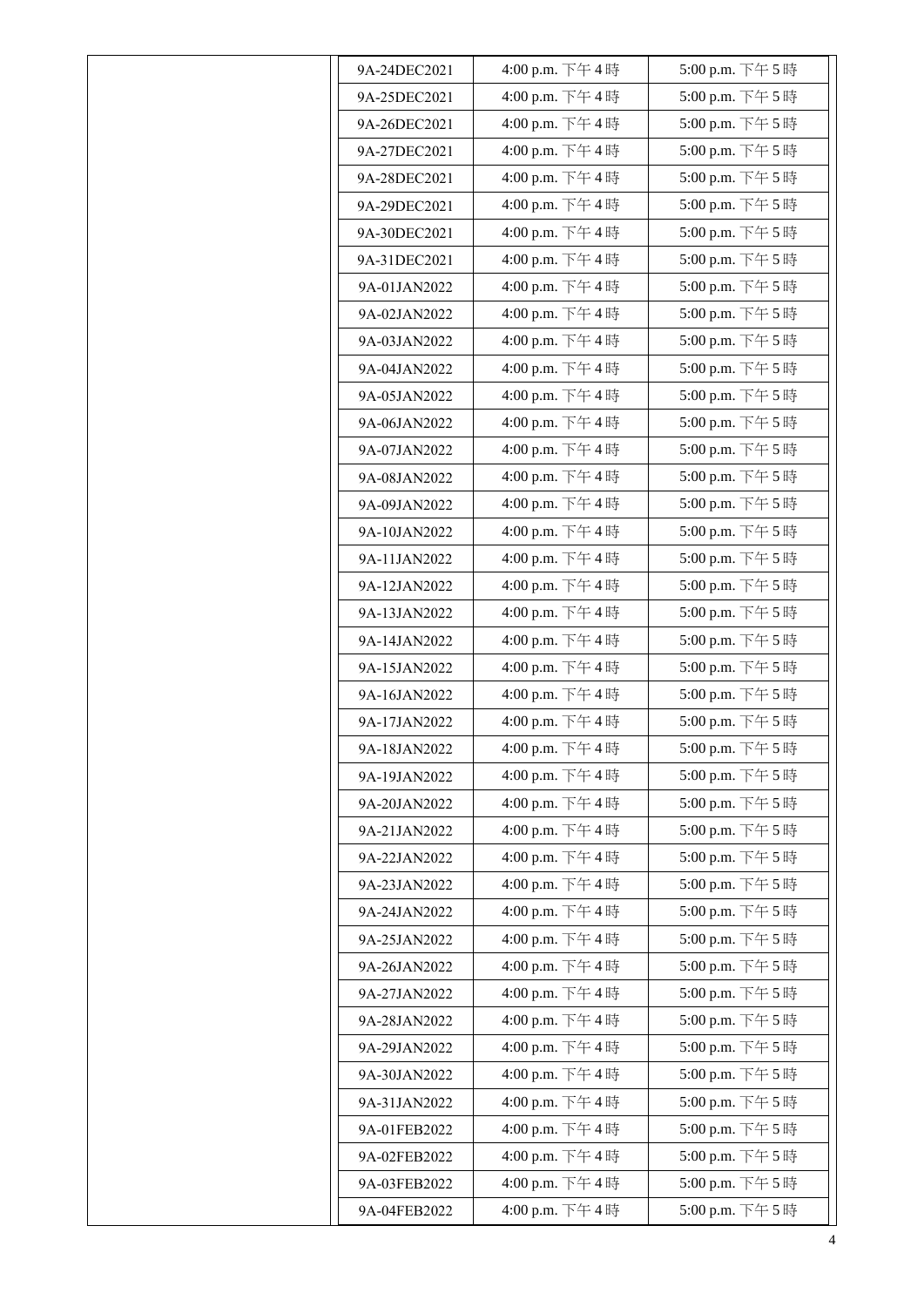|                                                                            | 9A-05FEB2022  | 4:00 p.m. 下午4時                                                       | 5:00 p.m. 下午5時  |
|----------------------------------------------------------------------------|---------------|----------------------------------------------------------------------|-----------------|
|                                                                            | 9A-06FEB2022  | 4:00 p.m. 下午4時                                                       | 5:00 p.m. 下午5時  |
|                                                                            | 9A-07FEB2022  | 4:00 p.m. 下午4時                                                       | 5:00 p.m. 下午5時  |
|                                                                            | 9A-08FEB2022  | 4:00 p.m. 下午4時                                                       | 5:00 p.m. 下午5時  |
|                                                                            | 9A-09FEB2022  | 4:00 p.m. 下午4時                                                       | 5:00 p.m. 下午5時  |
|                                                                            | 9A-10FEB2022  | 4:00 p.m. 下午4時                                                       | 5:00 p.m. 下午 5時 |
|                                                                            | 9A-11FEB2022  | 4:00 p.m. 下午4時                                                       | 5:00 p.m. 下午5時  |
|                                                                            | 9A-12FEB2022  | 4:00 p.m. 下午4時                                                       | 5:00 p.m. 下午5時  |
|                                                                            | 9A-13FEB2022  | 4:00 p.m. 下午4時                                                       | 5:00 p.m. 下午5時  |
|                                                                            | 9A-14FEB2022  | 4:00 p.m. 下午4時                                                       | 5:00 p.m. 下午5時  |
|                                                                            | 9A-15FEB2022  | 4:00 p.m. 下午4時                                                       | 5:00 p.m. 下午5時  |
|                                                                            | 9A-16FEB2022  | 4:00 p.m. 下午4時                                                       | 5:00 p.m. 下午5時  |
|                                                                            | 9A-17FEB2022  | 4:00 p.m. 下午4時                                                       | 5:00 p.m. 下午5時  |
|                                                                            | 9A-18FEB2022  | 4:00 p.m. 下午4時                                                       | 5:00 p.m. 下午5時  |
|                                                                            | 9A-19FEB2022  | 4:00 p.m. 下午4時                                                       | 5:00 p.m. 下午5時  |
|                                                                            | 9A-20FEB2022  | 4:00 p.m. 下午4時                                                       | 5:00 p.m. 下午5時  |
|                                                                            | 9A-21FEB2022  | 4:00 p.m. 下午4時                                                       | 5:00 p.m. 下午5時  |
|                                                                            | 9A-22FEB2022  | 4:00 p.m. 下午4時                                                       | 5:00 p.m. 下午 5時 |
|                                                                            | 9A-23FEB2022  | 4:00 p.m. 下午4時                                                       | 5:00 p.m. 下午5時  |
|                                                                            | 9A-24FEB2022  | 4:00 p.m. 下午4時                                                       | 5:00 p.m. 下午5時  |
|                                                                            | 9A-25FEB2022  | 4:00 p.m. 下午4時                                                       | 5:00 p.m. 下午5時  |
|                                                                            | 9A-26FEB2022  | 4:00 p.m. 下午4時                                                       | 5:00 p.m. 下午5時  |
|                                                                            | 9A-27FEB2022  | 4:00 p.m. 下午4時                                                       | 5:00 p.m. 下午5時  |
|                                                                            | 9A-28FEB2022  | 4:00 p.m. 下午4時                                                       | 5:00 p.m. 下午5時  |
|                                                                            |               | (Note : please refer to "Other matters" below)<br>(注意: 請參閱下文「其他事項 」) |                 |
| Place where the sale will                                                  |               | B/F of Railway Plaza, No.39 Chatham Road South, Tsim Sha             |                 |
| take place:                                                                | Tsui, Kowloon |                                                                      |                 |
| 出售地點:                                                                      |               | 九龍尖沙咀漆咸道南39號鐵路大廈地庫                                                   |                 |
| <b>Number of specified</b>                                                 | $\mathbf{1}$  |                                                                      |                 |
| residential properties                                                     |               |                                                                      |                 |
| that will be offered to be                                                 |               |                                                                      |                 |
| sold:<br>將提供出售的指明住宅物                                                       |               |                                                                      |                 |
| 業的數目                                                                       |               |                                                                      |                 |
| Description of the residential properties that will be offered to be sold: |               |                                                                      |                 |
| 將提供出售的指明住宅物業的描述:                                                           |               |                                                                      |                 |
| The following flat(s):<br>以下單位 :                                           |               |                                                                      |                 |
| 9&10A                                                                      |               |                                                                      |                 |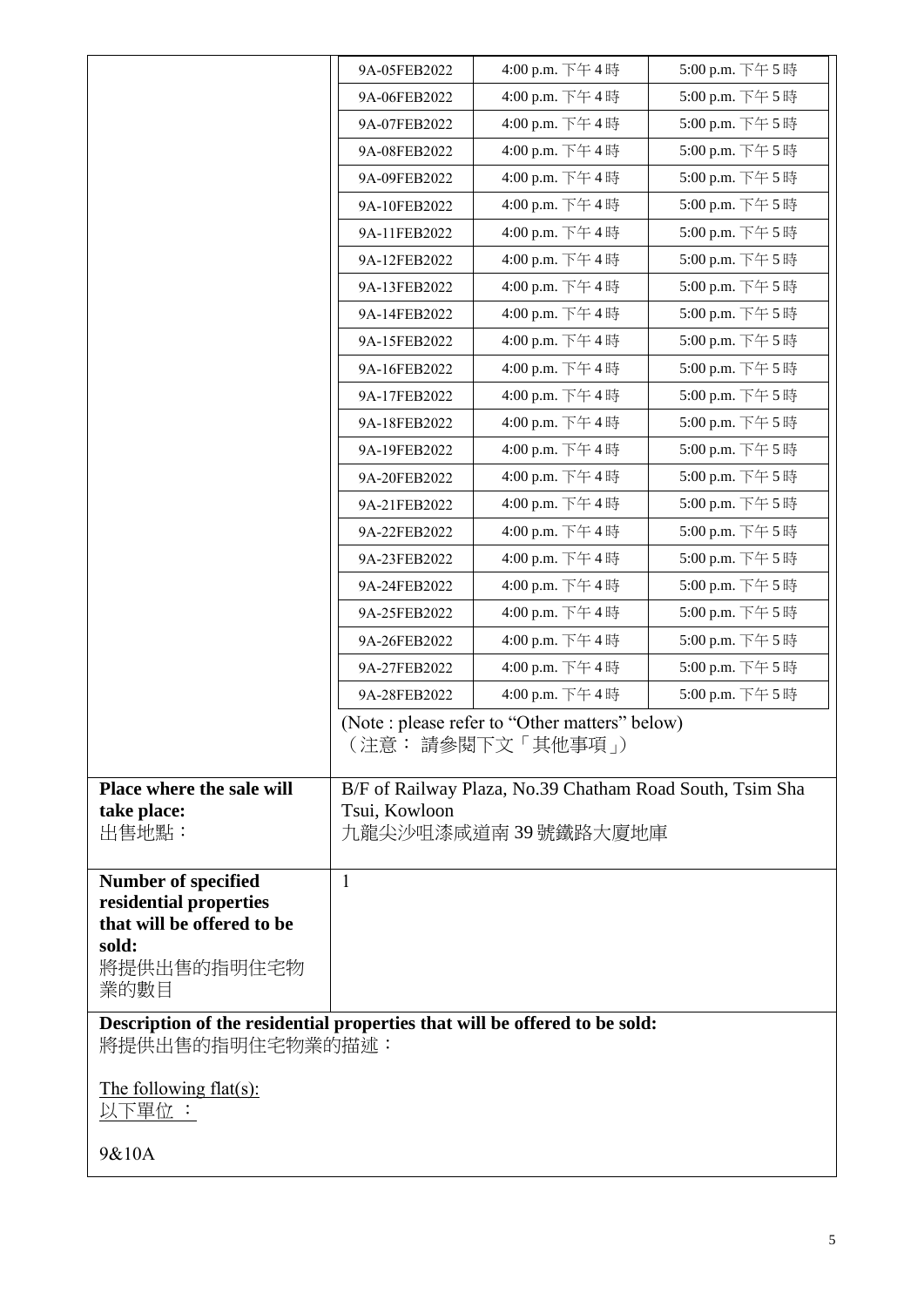**The method to be used to determine the order of priority in which each of the persons interested in purchasing any of the specified residential properties may select the residential property that the person wishes to purchase:** 

將會使用何種方法,決定有意購買該等指明住宅物業的每名人士可揀選其意欲購買的住宅 物業的優先次序:

Subject to other matters, sale by tender - see details and particulars in the tender notices. Details and particulars in the tender notices under different Tender No. are different. 受制於其他事項,以招標方式出售 - 請參閱指明住宅物業的招標公告的細節和詳情。不同 招標號碼下招標公告的細節和詳情會有不同。

During the following periods, the tender notices and other relevant tender documents of the specified residential properties will be made available for collection free of charge at B/F, Railway Plaza, No.39 Chatham Road South, Tsim Sha Tsui, Kowloon:-

於以下時段,招標公告及其他有關招標文件可於九龍尖沙咀漆咸道南39號鐵路大廈地庫免 費領取:

| Specified residential properties that will be<br>Tender No.<br>offered to be sold<br>招標號碼<br>將提供出售的指明住宅物業的數目 |                                                                                                    | Tender notice and other relevant tender documents<br>will be made available for collection during the<br>following periods<br>於以下時段,招標公告及<br>其他相關招標文件可供領取 |                                     |
|--------------------------------------------------------------------------------------------------------------|----------------------------------------------------------------------------------------------------|-----------------------------------------------------------------------------------------------------------------------------------------------------------|-------------------------------------|
|                                                                                                              |                                                                                                    | Date<br>(Day/Month/Year)<br>日期(日/月/年)                                                                                                                     | Time<br>時間                          |
| 9A-01DEC2021                                                                                                 | All the specified residential properties set out in<br>the Sales Arrangements<br>所有於銷售安排中列出的指明住宅物業 | 01/12/2021                                                                                                                                                | 3:00 p.m. to 5:00 p.m.<br>下午3時至下午5時 |
| 9A-02DEC2021                                                                                                 | All the available and remaining<br>specified properties<br>所有可供出售及餘下的指明住宅物業                        | 02/12/2021                                                                                                                                                | 3:00 p.m. to 5:00 p.m.<br>下午3時至下午5時 |
| 9A-03DEC2021                                                                                                 | All the available and remaining<br>specified properties<br>所有可供出售及餘下的指明住宅物業                        | 03/12/2021                                                                                                                                                | 3:00 p.m. to 5:00 p.m.<br>下午3時至下午5時 |
| 9A-04DEC2021                                                                                                 | All the available and remaining<br>specified properties<br>所有可供出售及餘下的指明住宅物業                        | 04/12/2021                                                                                                                                                | 3:00 p.m. to 5:00 p.m.<br>下午3時至下午5時 |
| 9A-05DEC2021                                                                                                 | All the available and remaining<br>specified properties<br>所有可供出售及餘下的指明住宅物業                        | 05/12/2021                                                                                                                                                | 3:00 p.m. to 5:00 p.m.<br>下午3時至下午5時 |
| 9A-06DEC2021                                                                                                 | All the available and remaining<br>specified properties<br>所有可供出售及餘下的指明住宅物業                        | 06/12/2021                                                                                                                                                | 3:00 p.m. to 5:00 p.m.<br>下午3時至下午5時 |
| 9A-07DEC2021                                                                                                 | All the available and remaining<br>specified properties<br>所有可供出售及餘下的指明住宅物業                        | 07/12/2021                                                                                                                                                | 3:00 p.m. to 5:00 p.m.<br>下午3時至下午5時 |
| 9A-08DEC2021                                                                                                 | All the available and remaining<br>specified properties<br>所有可供出售及餘下的指明住宅物業                        | 08/12/2021                                                                                                                                                | 3:00 p.m. to 5:00 p.m.<br>下午3時至下午5時 |
| 9A-09DEC2021                                                                                                 | All the available and remaining<br>specified properties<br>所有可供出售及餘下的指明住宅物業                        | 09/12/2021                                                                                                                                                | 3:00 p.m. to 5:00 p.m.<br>下午3時至下午5時 |
| 9A-10DEC2021                                                                                                 | All the available and remaining<br>specified properties<br>所有可供出售及餘下的指明住宅物業                        | 10/12/2021                                                                                                                                                | 3:00 p.m. to 5:00 p.m.<br>下午3時至下午5時 |
| 9A-11DEC2021                                                                                                 | All the available and remaining<br>specified properties<br>所有可供出售及餘下的指明住宅物業                        | 11/12/2021                                                                                                                                                | 3:00 p.m. to 5:00 p.m.<br>下午3時至下午5時 |
| 9A-12DEC2021                                                                                                 | All the available and remaining<br>specified properties<br>所有可供出售及餘下的指明住宅物業                        | 12/12/2021                                                                                                                                                | 3:00 p.m. to 5:00 p.m.<br>下午3時至下午5時 |
| 9A-13DEC2021                                                                                                 | All the available and remaining<br>specified properties<br>所有可供出售及餘下的指明住宅物業                        | 13/12/2021                                                                                                                                                | 3:00 p.m. to 5:00 p.m.<br>下午3時至下午5時 |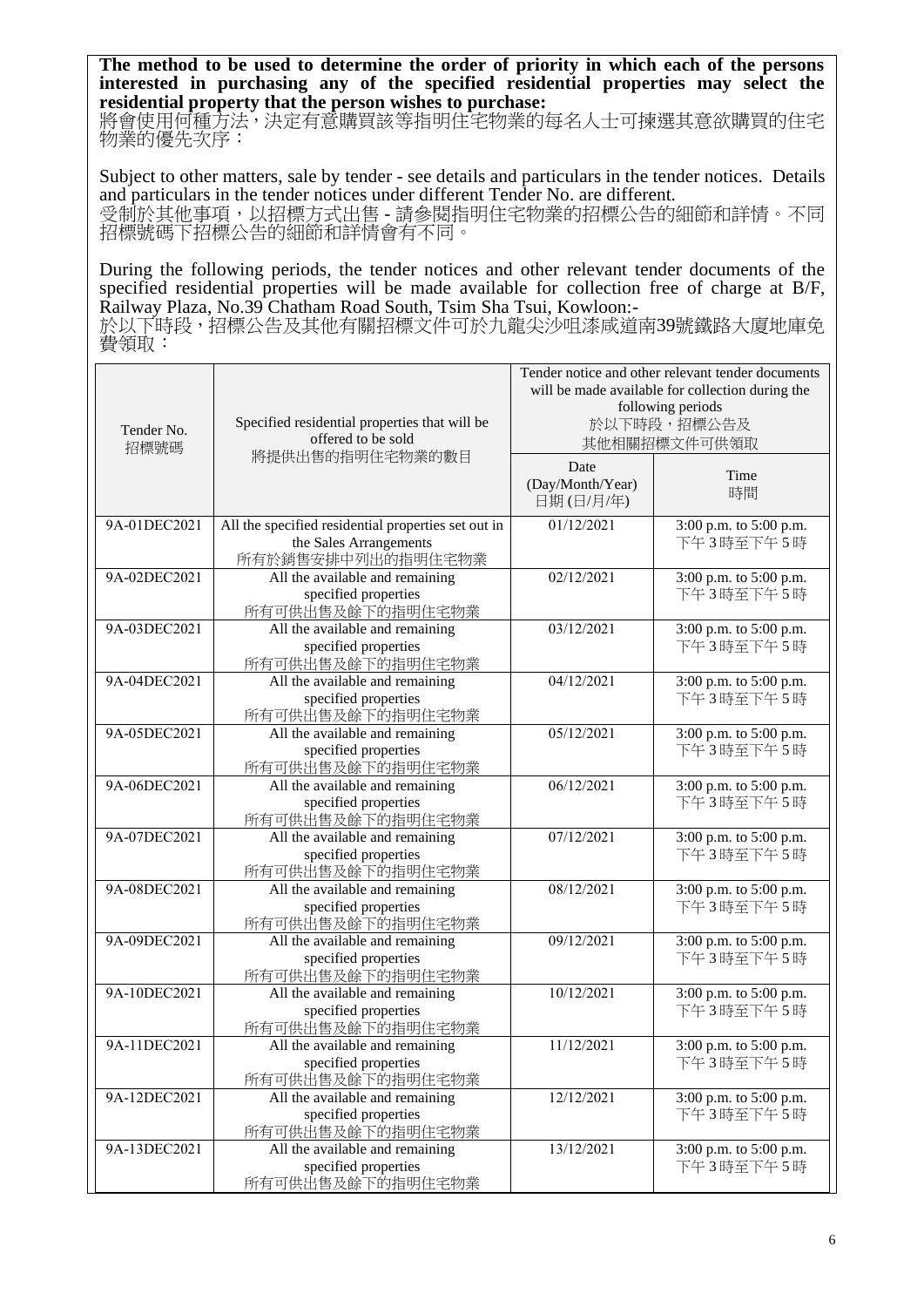| 9A-14DEC2021 | All the available and remaining          | 14/12/2021 | 3:00 p.m. to 5:00 p.m. |
|--------------|------------------------------------------|------------|------------------------|
|              | specified properties                     |            | 下午3時至下午5時              |
|              | 所有可供出售及餘下的指明住宅物業                         |            |                        |
| 9A-15DEC2021 | All the available and remaining          | 15/12/2021 | 3:00 p.m. to 5:00 p.m. |
|              |                                          |            |                        |
|              | specified properties                     |            | 下午3時至下午5時              |
|              | 所有可供出售及餘下的指明住宅物業                         |            |                        |
| 9A-16DEC2021 | All the available and remaining          | 16/12/2021 | 3:00 p.m. to 5:00 p.m. |
|              |                                          |            | 下午3時至下午5時              |
|              | specified properties                     |            |                        |
|              | 所有可供出售及餘下的指明住宅物業                         |            |                        |
| 9A-17DEC2021 | All the available and remaining          | 17/12/2021 | 3:00 p.m. to 5:00 p.m. |
|              | specified properties                     |            | 下午3時至下午5時              |
|              |                                          |            |                        |
|              | 所有可供出售及餘下的指明住宅物業                         |            |                        |
| 9A-18DEC2021 | All the available and remaining          | 18/12/2021 | 3:00 p.m. to 5:00 p.m. |
|              |                                          |            | 下午3時至下午5時              |
|              | specified properties                     |            |                        |
|              | 所有可供出售及餘下的指明住宅物業                         |            |                        |
| 9A-19DEC2021 | All the available and remaining          | 19/12/2021 | 3:00 p.m. to 5:00 p.m. |
|              | specified properties                     |            | 下午3時至下午5時              |
|              |                                          |            |                        |
|              | 所有可供出售及餘下的指明住宅物業                         |            |                        |
| 9A-20DEC2021 | All the available and remaining          | 20/12/2021 | 3:00 p.m. to 5:00 p.m. |
|              | specified properties                     |            | 下午3時至下午5時              |
|              |                                          |            |                        |
|              | 所有可供出售及餘下的指明住宅物業                         |            |                        |
| 9A-21DEC2021 | All the available and remaining          | 21/12/2021 | 3:00 p.m. to 5:00 p.m. |
|              | specified properties                     |            | 下午3時至下午5時              |
|              |                                          |            |                        |
|              | 所有可供出售及餘下的指明住宅物業                         |            |                        |
| 9A-22DEC2021 | All the available and remaining          | 22/12/2021 | 3:00 p.m. to 5:00 p.m. |
|              | specified properties                     |            | 下午3時至下午5時              |
|              | 所有可供出售及餘下的指明住宅物業                         |            |                        |
|              |                                          |            |                        |
| 9A-23DEC2021 | All the available and remaining          | 23/12/2021 | 3:00 p.m. to 5:00 p.m. |
|              | specified properties                     |            | 下午3時至下午5時              |
|              | 所有可供出售及餘下的指明住宅物業                         |            |                        |
|              |                                          |            |                        |
| 9A-24DEC2021 | All the available and remaining          | 24/12/2021 | 3:00 p.m. to 5:00 p.m. |
|              | specified properties                     |            | 下午3時至下午5時              |
|              | 所有可供出售及餘下的指明住宅物業                         |            |                        |
| 9A-25DEC2021 |                                          | 25/12/2021 |                        |
|              | All the available and remaining          |            | 3:00 p.m. to 5:00 p.m. |
|              | specified properties                     |            | 下午3時至下午5時              |
|              | 所有可供出售及餘下的指明住宅物業                         |            |                        |
| 9A-26DEC2021 | All the available and remaining          | 26/12/2021 | 3:00 p.m. to 5:00 p.m. |
|              |                                          |            |                        |
|              | specified properties                     |            | 下午3時至下午5時              |
|              | 所有可供出售及餘下的指明住宅物業                         |            |                        |
| 9A-27DEC2021 | All the available and remaining          | 27/12/2021 | 3:00 p.m. to 5:00 p.m. |
|              |                                          |            |                        |
|              | specified properties                     |            | 下午3時至下午5時              |
|              | 所有可供出售及餘下的指明住宅物業                         |            |                        |
| 9A-28DEC2021 | All the available and remaining          | 28/12/2021 | 3:00 p.m. to 5:00 p.m. |
|              |                                          |            | 下午3時至下午5時              |
|              | specified properties                     |            |                        |
|              | 所有可供出售及餘下的指明住宅物業                         |            |                        |
| 9A-29DEC2021 | All the available and remaining          | 29/12/2021 | 3:00 p.m. to 5:00 p.m. |
|              | specified properties                     |            | 下午3時至下午5時              |
|              |                                          |            |                        |
|              | 所有可供出售及餘下的指明住宅物業                         |            |                        |
| 9A-30DEC2021 |                                          |            |                        |
|              | All the available and remaining          | 30/12/2021 | 3:00 p.m. to 5:00 p.m. |
|              |                                          |            |                        |
|              | specified properties                     |            | 下午3時至下午5時              |
|              | 所有可供出售及餘下的指明住宅物業                         |            |                        |
| 9A-31DEC2021 | All the available and remaining          | 31/12/2021 | 3:00 p.m. to 5:00 p.m. |
|              |                                          |            |                        |
|              | specified properties                     |            | 下午3時至下午5時              |
|              | 所有可供出售及餘下的指明住宅物業                         |            |                        |
| 9A-01JAN2022 | All the available and remaining          | 01/01/2022 | 3:00 p.m. to 5:00 p.m. |
|              | specified properties                     |            | 下午3時至下午5時              |
|              |                                          |            |                        |
|              | 所有可供出售及餘下的指明住宅物業                         |            |                        |
| 9A-02JAN2022 | All the available and remaining          | 02/01/2022 | 3:00 p.m. to 5:00 p.m. |
|              | specified properties                     |            | 下午3時至下午5時              |
|              |                                          |            |                        |
|              | 所有可供出售及餘下的指明住宅物業                         |            |                        |
| 9A-03JAN2022 | All the available and remaining          | 03/01/2022 | 3:00 p.m. to 5:00 p.m. |
|              | specified properties                     |            | 下午3時至下午5時              |
|              | 所有可供出售及餘下的指明住宅物業                         |            |                        |
|              |                                          |            |                        |
| 9A-04JAN2022 | All the available and remaining          | 04/01/2022 | 3:00 p.m. to 5:00 p.m. |
|              | specified properties<br>所有可供出售及餘下的指明住宅物業 |            | 下午3時至下午5時              |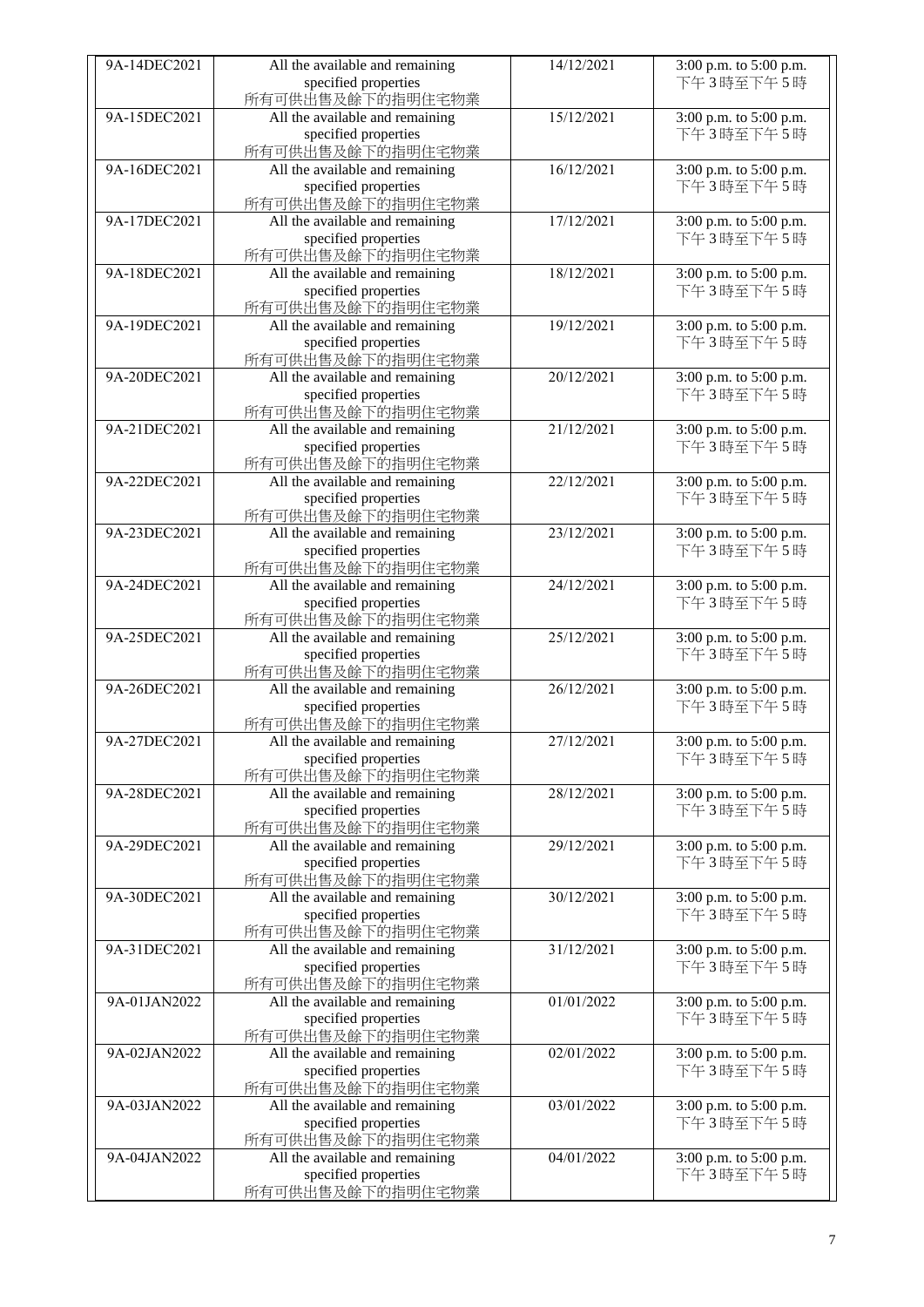| 9A-05JAN2022 | All the available and remaining          | 05/01/2022 | 3:00 p.m. to 5:00 p.m.              |
|--------------|------------------------------------------|------------|-------------------------------------|
|              | specified properties                     |            | 下午3時至下午5時                           |
|              | 所有可供出售及餘下的指明住宅物業                         |            |                                     |
| 9A-06JAN2022 | All the available and remaining          | 06/01/2022 | 3:00 p.m. to 5:00 p.m.              |
|              | specified properties                     |            | 下午3時至下午5時                           |
|              | 所有可供出售及餘下的指明住宅物業                         |            |                                     |
| 9A-07JAN2022 | All the available and remaining          | 07/01/2022 | 3:00 p.m. to 5:00 p.m.              |
|              | specified properties                     |            | 下午3時至下午5時                           |
|              | 所有可供出售及餘下的指明住宅物業                         |            |                                     |
| 9A-08JAN2022 | All the available and remaining          | 08/01/2022 | 3:00 p.m. to 5:00 p.m.              |
|              | specified properties                     |            | 下午3時至下午5時                           |
|              | 所有可供出售及餘下的指明住宅物業                         |            |                                     |
| 9A-09JAN2022 | All the available and remaining          | 09/01/2022 | 3:00 p.m. to 5:00 p.m.              |
|              | specified properties                     |            | 下午3時至下午5時                           |
|              | 所有可供出售及餘下的指明住宅物業                         |            |                                     |
| 9A-10JAN2022 | All the available and remaining          | 10/01/2022 | 3:00 p.m. to 5:00 p.m.              |
|              | specified properties                     |            | 下午3時至下午5時                           |
|              | 所有可供出售及餘下的指明住宅物業                         |            |                                     |
| 9A-11JAN2022 | All the available and remaining          | 11/01/2022 | 3:00 p.m. to 5:00 p.m.              |
|              | specified properties                     |            | 下午3時至下午5時                           |
|              | 所有可供出售及餘下的指明住宅物業                         |            |                                     |
| 9A-12JAN2022 | All the available and remaining          | 12/01/2022 | 3:00 p.m. to 5:00 p.m.              |
|              | specified properties                     |            | 下午3時至下午5時                           |
|              | 所有可供出售及餘下的指明住宅物業                         |            |                                     |
| 9A-13JAN2022 | All the available and remaining          | 13/01/2022 | 3:00 p.m. to 5:00 p.m.              |
|              | specified properties                     |            | 下午3時至下午5時                           |
|              | 所有可供出售及餘下的指明住宅物業                         |            |                                     |
| 9A-14JAN2022 | All the available and remaining          | 14/01/2022 | 3:00 p.m. to 5:00 p.m.              |
|              | specified properties                     |            | 下午3時至下午5時                           |
|              | 所有可供出售及餘下的指明住宅物業                         |            |                                     |
| 9A-15JAN2022 | All the available and remaining          | 15/01/2022 | 3:00 p.m. to 5:00 p.m.              |
|              | specified properties<br>所有可供出售及餘下的指明住宅物業 |            | 下午3時至下午5時                           |
| 9A-16JAN2022 | All the available and remaining          | 16/01/2022 | 3:00 p.m. to 5:00 p.m.              |
|              | specified properties                     |            | 下午3時至下午5時                           |
|              | 所有可供出售及餘下的指明住宅物業                         |            |                                     |
| 9A-17JAN2022 | All the available and remaining          | 17/01/2022 | 3:00 p.m. to 5:00 p.m.              |
|              | specified properties                     |            | 下午3時至下午5時                           |
|              | 所有可供出售及餘下的指明住宅物業                         |            |                                     |
| 9A-18JAN2022 | All the available and remaining          | 18/01/2022 | 3:00 p.m. to 5:00 p.m.              |
|              | specified properties                     |            | 下午3時至下午5時                           |
|              | 所有可供出售及餘下的指明住宅物業                         |            |                                     |
| 9A-19JAN2022 | All the available and remaining          | 19/01/2022 | 3:00 p.m. to 5:00 p.m.              |
|              | specified properties                     |            | 下午3時至下午5時                           |
|              | 所有可供出售及餘下的指明住宅物業                         |            |                                     |
| 9A-20JAN2022 | All the available and remaining          | 20/01/2022 | 3:00 p.m. to 5:00 p.m.              |
|              | specified properties                     |            | 下午3時至下午5時                           |
|              | 所有可供出售及餘下的指明住宅物業                         |            |                                     |
| 9A-21JAN2022 | All the available and remaining          | 21/01/2022 | 3:00 p.m. to 5:00 p.m.              |
|              | specified properties                     |            | 下午3時至下午5時                           |
|              | 所有可供出售及餘下的指明住宅物業                         |            |                                     |
| 9A-22JAN2022 | All the available and remaining          | 22/01/2022 | 3:00 p.m. to 5:00 p.m.              |
|              | specified properties                     |            | 下午3時至下午5時                           |
|              | 所有可供出售及餘下的指明住宅物業                         |            |                                     |
| 9A-23JAN2022 | All the available and remaining          | 23/01/2022 | 3:00 p.m. to 5:00 p.m.              |
|              | specified properties                     |            | 下午3時至下午5時                           |
|              | 所有可供出售及餘下的指明住宅物業                         |            |                                     |
| 9A-24JAN2022 | All the available and remaining          | 24/01/2022 | 3:00 p.m. to 5:00 p.m.              |
|              | specified properties                     |            | 下午3時至下午5時                           |
|              | 所有可供出售及餘下的指明住宅物業                         |            |                                     |
| 9A-25JAN2022 | All the available and remaining          | 25/01/2022 | 3:00 p.m. to 5:00 p.m.<br>下午3時至下午5時 |
|              | specified properties<br>所有可供出售及餘下的指明住宅物業 |            |                                     |
| 9A-26JAN2022 | All the available and remaining          | 26/01/2022 | 3:00 p.m. to 5:00 p.m.              |
|              | specified properties                     |            | 下午3時至下午5時                           |
|              | 所有可供出售及餘下的指明住宅物業                         |            |                                     |
|              |                                          |            |                                     |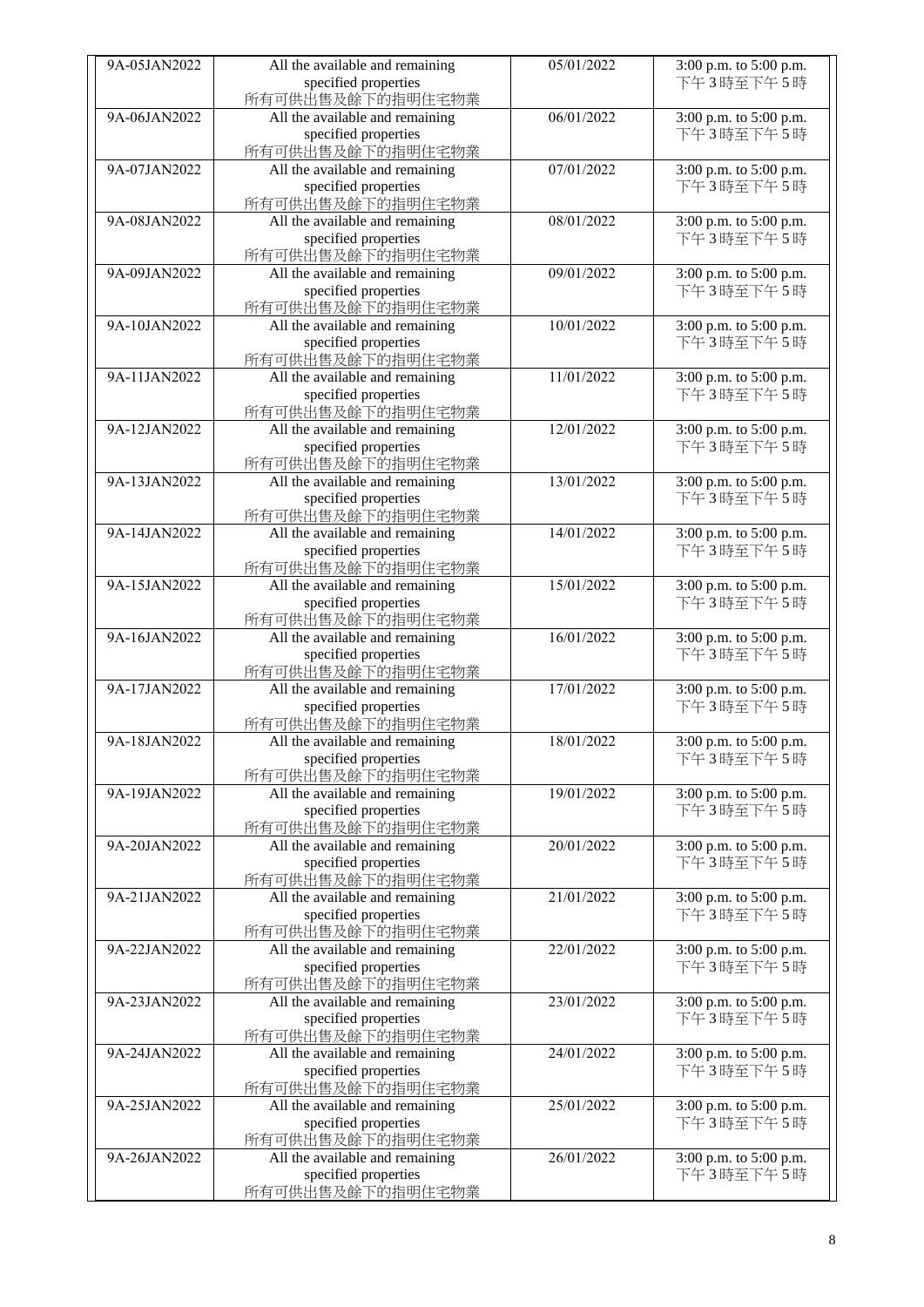| 9A-27JAN2022 | All the available and remaining | 27/01/2022 | 3:00 p.m. to 5:00 p.m. |
|--------------|---------------------------------|------------|------------------------|
|              | specified properties            |            | 下午3時至下午5時              |
|              | 所有可供出售及餘下的指明住宅物業                |            |                        |
| 9A-28JAN2022 | All the available and remaining | 28/01/2022 | 3:00 p.m. to 5:00 p.m. |
|              | specified properties            |            | 下午3時至下午5時              |
|              | 所有可供出售及餘下的指明住宅物業                |            |                        |
| 9A-29JAN2022 | All the available and remaining | 29/01/2022 | 3:00 p.m. to 5:00 p.m. |
|              | specified properties            |            | 下午3時至下午5時              |
|              | 所有可供出售及餘下的指明住宅物業                |            |                        |
| 9A-30JAN2022 | All the available and remaining | 30/01/2022 | 3:00 p.m. to 5:00 p.m. |
|              | specified properties            |            | 下午3時至下午5時              |
|              | 所有可供出售及餘下的指明住宅物業                |            |                        |
| 9A-31JAN2022 | All the available and remaining | 31/01/2022 | 3:00 p.m. to 5:00 p.m. |
|              | specified properties            |            | 下午3時至下午5時              |
|              |                                 |            |                        |
|              | 所有可供出售及餘下的指明住宅物業                |            |                        |
| 9A-01FEB2022 | All the available and remaining | 01/02/2022 | 3:00 p.m. to 5:00 p.m. |
|              | specified properties            |            | 下午3時至下午5時              |
|              | 所有可供出售及餘下的指明住宅物業                |            |                        |
| 9A-02FEB2022 | All the available and remaining | 02/02/2022 | 3:00 p.m. to 5:00 p.m. |
|              | specified properties            |            | 下午3時至下午5時              |
|              | 所有可供出售及餘下的指明住宅物業                |            |                        |
| 9A-03FEB2022 | All the available and remaining | 03/02/2022 | 3:00 p.m. to 5:00 p.m. |
|              | specified properties            |            | 下午3時至下午5時              |
|              | 所有可供出售及餘下的指明住宅物業                |            |                        |
| 9A-04FEB2022 | All the available and remaining | 04/02/2022 | 3:00 p.m. to 5:00 p.m. |
|              | specified properties            |            | 下午3時至下午5時              |
|              | 所有可供出售及餘下的指明住宅物業                |            |                        |
| 9A-05FEB2022 | All the available and remaining | 05/02/2022 | 3:00 p.m. to 5:00 p.m. |
|              | specified properties            |            | 下午3時至下午5時              |
|              | 所有可供出售及餘下的指明住宅物業                |            |                        |
| 9A-06FEB2022 | All the available and remaining | 06/02/2022 | 3:00 p.m. to 5:00 p.m. |
|              | specified properties            |            | 下午3時至下午5時              |
|              | 所有可供出售及餘下的指明住宅物業                |            |                        |
| 9A-07FEB2022 | All the available and remaining | 07/02/2022 | 3:00 p.m. to 5:00 p.m. |
|              | specified properties            |            | 下午3時至下午5時              |
|              |                                 |            |                        |
| 9A-08FEB2022 | 所有可供出售及餘下的指明住宅物業                | 08/02/2022 | 3:00 p.m. to 5:00 p.m. |
|              | All the available and remaining |            |                        |
|              | specified properties            |            | 下午3時至下午5時              |
|              | 所有可供出售及餘下的指明住宅物業                |            |                        |
| 9A-09FEB2022 | All the available and remaining | 09/02/2022 | 3:00 p.m. to 5:00 p.m. |
|              | specified properties            |            | 下午3時至下午5時              |
|              | 所有可供出售及餘下的指明住宅物業                |            |                        |
| 9A-10FEB2022 | All the available and remaining | 10/02/2022 | 3:00 p.m. to 5:00 p.m. |
|              | specified properties            |            | 下午3時至下午5時              |
|              | 所有可供出售及餘下的指明住宅物業                |            |                        |
| 9A-11FEB2022 | All the available and remaining | 11/02/2022 | 3:00 p.m. to 5:00 p.m. |
|              | specified properties            |            | 下午3時至下午5時              |
|              | 所有可供出售及餘下的指明住宅物業                |            |                        |
| 9A-12FEB2022 | All the available and remaining | 12/02/2022 | 3:00 p.m. to 5:00 p.m. |
|              | specified properties            |            | 下午3時至下午5時              |
|              | 所有可供出售及餘下的指明住宅物業                |            |                        |
| 9A-13FEB2022 | All the available and remaining | 13/02/2022 | 3:00 p.m. to 5:00 p.m. |
|              | specified properties            |            | 下午3時至下午5時              |
|              | 所有可供出售及餘下的指明住宅物業                |            |                        |
| 9A-14FEB2022 | All the available and remaining | 14/02/2022 | 3:00 p.m. to 5:00 p.m. |
|              | specified properties            |            | 下午3時至下午5時              |
|              | 所有可供出售及餘下的指明住宅物業                |            |                        |
| 9A-15FEB2022 | All the available and remaining | 15/02/2022 | 3:00 p.m. to 5:00 p.m. |
|              | specified properties            |            | 下午3時至下午5時              |
|              | 所有可供出售及餘下的指明住宅物業                |            |                        |
| 9A-16FEB2022 | All the available and remaining | 16/02/2022 | 3:00 p.m. to 5:00 p.m. |
|              | specified properties            |            | 下午3時至下午5時              |
|              | 所有可供出售及餘下的指明住宅物業                |            |                        |
| 9A-17FEB2022 | All the available and remaining | 17/02/2022 | 3:00 p.m. to 5:00 p.m. |
|              | specified properties            |            | 下午3時至下午5時              |
|              |                                 |            |                        |
|              | 所有可供出售及餘下的指明住宅物業                |            |                        |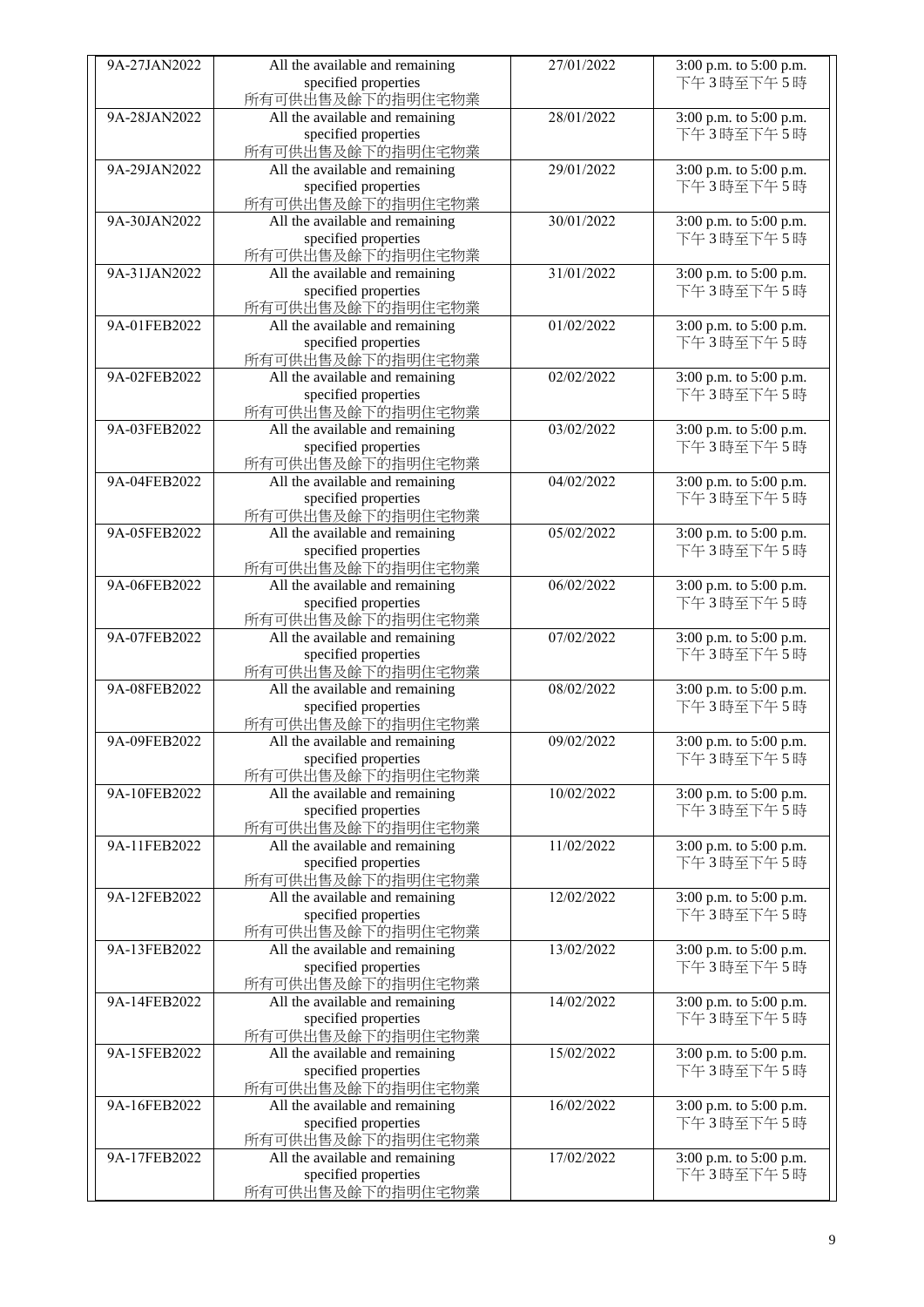| 9A-18FEB2022 | All the available and remaining | 18/02/2022 | 3:00 p.m. to 5:00 p.m. |
|--------------|---------------------------------|------------|------------------------|
|              | specified properties            |            | 下午3時至下午5時              |
|              | 所有可供出售及餘下的指明住宅物業                |            |                        |
| 9A-19FEB2022 | All the available and remaining | 19/02/2022 | 3:00 p.m. to 5:00 p.m. |
|              | specified properties            |            | 下午3時至下午5時              |
|              | 所有可供出售及餘下的指明住宅物業                |            |                        |
| 9A-20FEB2022 | All the available and remaining | 20/02/2022 | 3:00 p.m. to 5:00 p.m. |
|              | specified properties            |            | 下午3時至下午5時              |
|              | 所有可供出售及餘下的指明住宅物業                |            |                        |
| 9A-21FEB2022 | All the available and remaining | 21/02/2022 | 3:00 p.m. to 5:00 p.m. |
|              | specified properties            |            | 下午3時至下午5時              |
|              | 所有可供出售及餘下的指明住宅物業                |            |                        |
| 9A-22FEB2022 | All the available and remaining | 22/02/2022 | 3:00 p.m. to 5:00 p.m. |
|              | specified properties            |            | 下午3時至下午5時              |
|              | 所有可供出售及餘下的指明住宅物業                |            |                        |
| 9A-23FEB2022 | All the available and remaining | 23/02/2022 | 3:00 p.m. to 5:00 p.m. |
|              | specified properties            |            | 下午3時至下午5時              |
|              | 所有可供出售及餘下的指明住宅物業                |            |                        |
| 9A-24FEB2022 | All the available and remaining | 24/02/2022 | 3:00 p.m. to 5:00 p.m. |
|              | specified properties            |            | 下午3時至下午5時              |
|              | 所有可供出售及餘下的指明住宅物業                |            |                        |
| 9A-25FEB2022 | All the available and remaining | 25/02/2022 | 3:00 p.m. to 5:00 p.m. |
|              | specified properties            |            | 下午3時至下午5時              |
|              | 所有可供出售及餘下的指明住宅物業                |            |                        |
| 9A-26FEB2022 | All the available and remaining | 26/02/2022 | 3:00 p.m. to 5:00 p.m. |
|              | specified properties            |            | 下午3時至下午5時              |
|              | 所有可供出售及餘下的指明住宅物業                |            |                        |
| 9A-27FEB2022 | All the available and remaining | 27/02/2022 | 3:00 p.m. to 5:00 p.m. |
|              | specified properties            |            | 下午3時至下午5時              |
|              | 所有可供出售及餘下的指明住宅物業                |            |                        |
| 9A-28FEB2022 | All the available and remaining | 28/02/2022 | 3:00 p.m. to 5:00 p.m. |
|              | specified properties            |            | 下午3時至下午5時              |
|              | 所有可供出售及餘下的指明住宅物業                |            |                        |

**The method to be used, where 2 or more persons are interested in purchasing a particular specified residential property, to determine the order of priority in which each of those persons may proceed with the purchase:**

在有兩人或多於兩人有意購買同一個指明住宅物業的情況下,將會使用何種方法決定每名 該等人士可購買該物業的優先次序:

Please refer to the above method. 請參照上述方法。

## **Other matters:**

其他事項:

(a) The Vendor does not undertake and is under no obligation to review, consider or accept the highest offer or any offer at all for the purchase of any specified residential property. The Vendor has the absolute right to withdraw from the sale of any specified residential property at any time before the acceptance of any offer. The Vendor has the absolute right to change the closing date and/or time of the tender from time to time by amending the Sales Arrangements.

賣方並不承諾亦無責任閱覽、考慮或接受認購任何指明住宅物業最高出價之要約或任 何要約。賣方有絕對權利於接受任何要約前於任何時間撤回出售任何指明住宅物業。 賣方有絕對權利透過修改銷售安排不時更改招標截止日期及/或時間。

(b) Persons interested in submitting tenders of the specified residential properties are reminded to read the latest register of transactions of the Development so as to ascertain whether a particular specified residential property is still available for tender. A specified residential property will become unavailable for tender once the Vendor accepts a tender after the close of a previous tender exercise of that specified residential property (whether under this Sales Arrangements or any other Sales Arrangements). Please note also that the register of transactions of the Development may not be updated immediately after the Vendor accepts a tender.

有意遞交指明住宅物業的投標的人士敬請檢視發展項目的成交紀錄冊,以知悉,